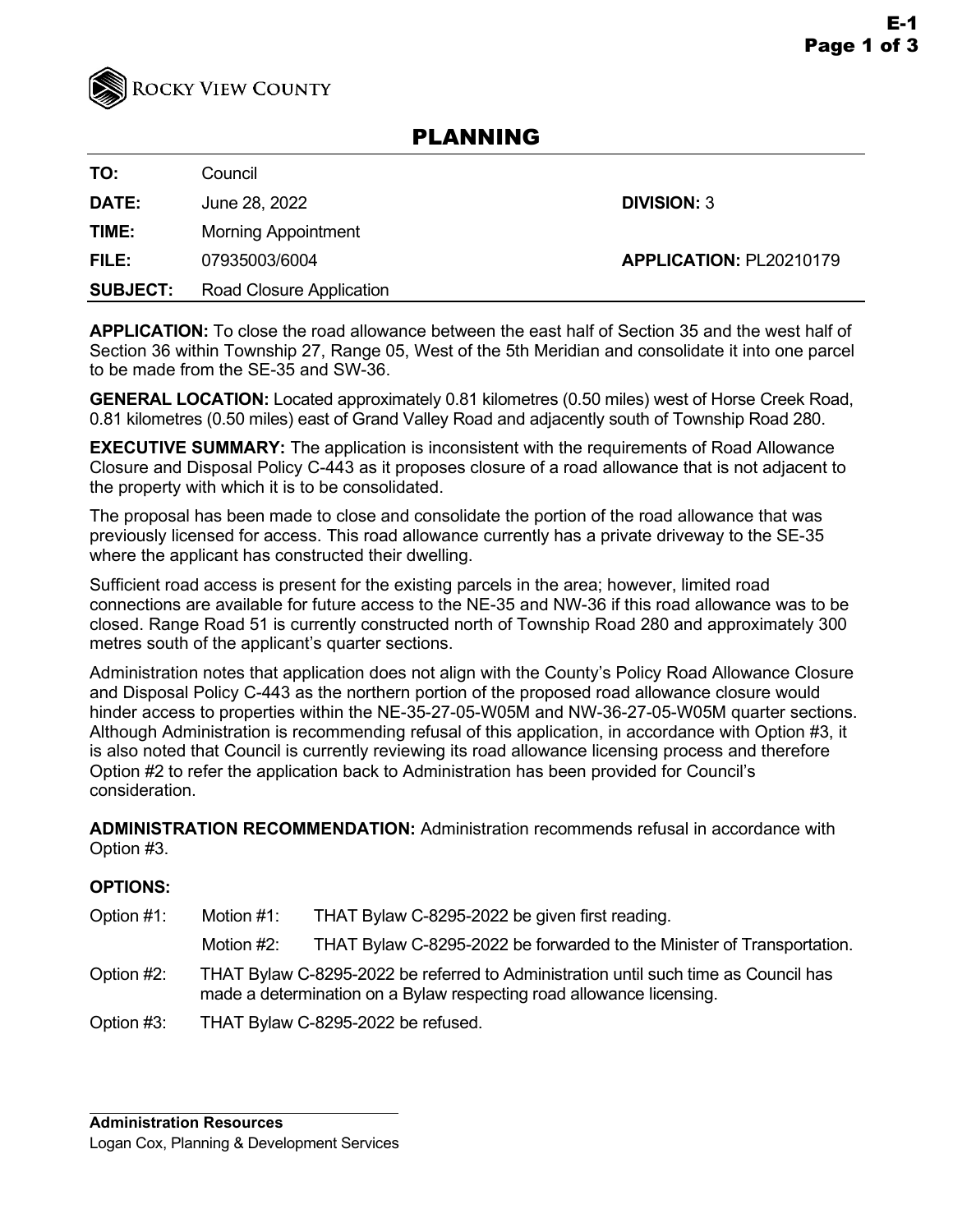

## **AIR PHOTO & DEVELOPMENT CONTEXT:**



## **APPLICATION EVALUATION:**

The application was evaluated based on the technical reports submitted with the application and the applicable policies and regulations.

| <b>APPLICABLE POLICY AND REGULATIONS:</b>                                | <b>TECHNICAL REPORTS SUBMITTED:</b> |
|--------------------------------------------------------------------------|-------------------------------------|
| <b>Municipal Government Act;</b>                                         | N/A                                 |
| Municipal Development Plan (County Plan);<br>$\bullet$                   |                                     |
| Land Use Bylaw;<br>٠                                                     |                                     |
| Road Allowance Closure and Disposal Policy<br>$\bullet$<br>$C-443$ ; and |                                     |
| <b>County Servicing Standards.</b>                                       |                                     |

## **POLICY ANALYSIS:**

#### County Plan

Discussion regarding road allowance closure is not included in the County Plan.

#### Land Use Bylaw

Discussion regarding road allowance closure is not included in the Land Use Bylaw.

## Road Allowance Closure and Disposal Policy C-443

Policy C-443 was created with the purpose of administering a fair and consistent formal process to dispose of undeveloped Road Allowance rights-of-way located within the County. This policy notes that applications to consolidate/dispose of road allowances can only come from landowners adjacent to the road allowance, and for road allowances for which Council determines are no longer required for use by the travelling public.